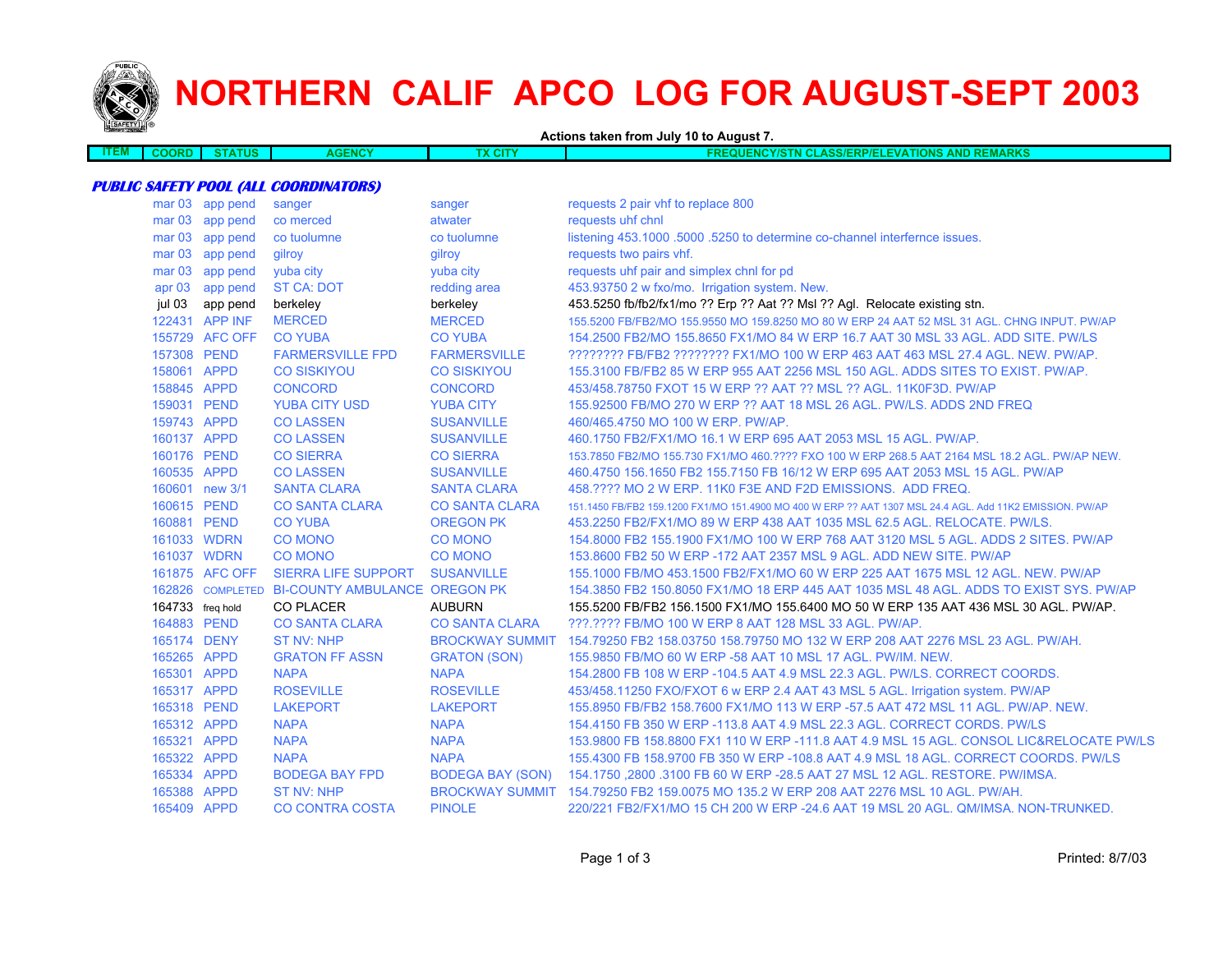|                         | 165410 APPD     | <b>CO CONTRA COSTA</b> |                        | CO CONTRA COSTA 220/221 FB2 15 CH 60 W ERP 585 AAT 786 MSL 43 AGL. QM/IMSA. NON-TRUNKED. (MULTIPLE SITES)          |
|-------------------------|-----------------|------------------------|------------------------|--------------------------------------------------------------------------------------------------------------------|
|                         | 165411 APPD     | CO CONTRA COSTA        |                        | CO CONTRA COSTA 220/221 FB2 15 CH 200 W ERP 133.5 AAT 221 MSL 10 AGL. QM/IMSA. NON-TRUNKED. (MULTIPLE SITES)       |
|                         | 165558 APPD     | <b>NAPA</b>            | <b>NAPA</b>            | 485.48750 FX1 35 W ERP ?? AAT 6.1 MSL 5.8 AGL, PW/AP, ADD TO EXIST SYSTEM.                                         |
|                         | 165588 PEND     | <b>ST CA: DOT</b>      | <b>SACRAMENTO</b>      | 453/458,08750,11250 MO 2 W ERP 11K2F1D, NEW, PW/AASHTO, MANY IRREGULARITIES.                                       |
|                         | 165608 APPD     | <b>CO CONTRA COSTA</b> | <b>CO CONTRA COSTA</b> | 220/221 FB2/FX1/MO 15 CH 60 W ERP 585 AAT 786 MSL 43 AGL, QM/IMSA, NON-TRUNKED.                                    |
|                         | 165619 PEND     | ST CA: B&G             | <b>SACRAMENTO</b>      | 453.5500 FB2/MO 60 W ERP ?? AAT 8 MSL 46 AGL. PW/APCO.                                                             |
|                         | 165649 APPD     | <b>ST CA: DOT</b>      | <b>STOCKTON</b>        | 453.91250 FXO/FXOT 6 W ERP 2.0 AAT 3.7 MSL 7.0 AGL, PW/AASHTO.                                                     |
|                         | 165708 APPD     | <b>MARINA</b>          | <b>MARINA</b>          | 453.93750 FXO 5.6 W ERP H ?? AAT 54 MSL 6.8 AGL. RX LINK 11K2, PW/AP                                               |
|                         | 165804 APPD     | CO CONTRA COSTA        |                        | CO CONTRA COSTA 220/221 FB2/FX1/MO 15 CH 60 W ERP 585 AAT 786 MSL 43 AGL. QM/IMSA. NON-TRUNKED.                    |
|                         | 165903 WDRN     | <b>CO MARIPOSA</b>     | <b>CO MARIPOSA</b>     | ????.???? MO ?? ERP ?? AAT ?? MSL ?? AGL. MG/UTC. INCOMPLETE DATA.                                                 |
|                         | 165917 APPD     | <b>CO CALAVERAS</b>    | <b>CO CALAVERAS</b>    | 155,5500,7600 FB/FB2/MO 159,04500 FX1/MO 200 W ERP 166 AAT 1996 MSL 30 AGL, PW/AP                                  |
|                         | 165917 PEND     | <b>CO CALAVERAS</b>    | <b>CO CALAVERAS</b>    | 155,5500 .7600 FB/FB2/MO ???.???? FX1/MO 200 W ERP 166 AAT 1996 MSL 30 AGL. PW/AP                                  |
|                         | 165987 APPD     | DON PEDRO REC AREA     |                        | MOCCASIN-LAGRANGE 151.4750 FB 159.2850 FX1 100 W ERP 75 AAT 293 MSL 12 AGL. HQ & ENTRY KIOSKS. ADD STNS. PW/IMSA   |
|                         | 165987 APPD     | DON PEDRO REC AREA     | <b>MOCCASIN</b>        | 155.0850 FB2 151.0550 5 W ERP 100 W ERP 393 AAT 293 MSL 12 AGL. ADD 2ND CHNL. PW/IMSA                              |
|                         | 166001 APPD     | CO INYO                |                        | CO INYO & VICINITY 151.0250 FB2/MO 156.0600 FX1/MO 155.4150 FX1 2.1 W ERP 1708 AAT 3238.9 MSL 17 AGL. MULTI SITES. |
|                         | 166001 APPD     | CO INYO                | CO INYO & VICINITY     | 453, 3375, 9500, 2500, 8125 FX2 458, 3375, 9500, 2500, 8125 FX1 28.8 W ERP VARIOUS AAT MSL AGL, PW/AASHTO          |
|                         | 166059 APPD     | <b>SAN FRANCISCO</b>   | <b>SAN FRANCISCO</b>   | 155.3400 FB 100 W ERP 226 AAT 259.1 MSL 54.9 AGL. ADD STNS. PW/AP                                                  |
|                         | 166061 APPD     | <b>NAPA</b>            | <b>NAPA</b>            | 155.4300 FB/FB2 110 W ERP -18.9 AAT 15 AGL. PW/AP. ADD NEW SITE TO EXIST.                                          |
|                         | 166063 APPD     | <b>NAPA</b>            | <b>NAPA</b>            | 153.9800 FB/FB2 110 W ERP -18.9 AAT 15 AGL. PW/AP. ADD NEW SITE TO EXIST.                                          |
|                         | 165987 APPD     | DON PEDRO REC AREA     |                        | MOCCASIN-LAGRANGE 151.4750 FB 159.2850 FX1 100 W ERP 75 AAT 293 MSL 12 AGL. HQ & ENTRY KIOSKS, ADD STNS, PW/IMSA   |
|                         | 165987 APPD     | DON PEDRO REC AREA     | <b>MOCCASIN</b>        | 155.0850 FB2 151.055 MO 5 W ERP 100 W ERP 393 AAT 293 MSL 12 AGL. ADD 2ND CHNL. PW/IMSA                            |
|                         | 166300 APPD     | PALM DRIVE HOSPITAL    | SEBASTOPOL             | 155.4300 .355 FB/MO 157.4500 FB 100 W ERP -25.5 AAT 32 MSL 23 AGL. PW/IMSA, RESTORE.                               |
|                         | 166460 APPD     | SAN FRANCISCO, CI/CO   | <b>SAN FRANCISCO</b>   | 155.3400 FB 100 W ERP -41.2 AAT 72 MSL 19.1 AGL. ADD STNS. PW/AP                                                   |
|                         | 166748 new 8/6  | CO MONO                | CO MONO                | 153.8600 9200 154.0250 FB2/MO 30 W ERP 927 AAT 3039 MSL 40 AGL. PW/AP. RESTORE.                                    |
|                         | 166753 new 8/6  | CO MONO                | CO MONO                | 153,8600 154,8000 FB2/MO 75 W ERP 392.9 AAT 3064 MSL 4 AGL, PW/AP, ADDS SITES TO EXIST.                            |
|                         | 166754 new 8/6  | <b>CO PLUMAS</b>       | CO PLUMAS              | 154.1900 155.0850 FB2/MO 155.30250 FB2T 150.78250 FX1T 28 W ERP 708.4 AAT 2229 MSL 9 AGL. MODS/ADDS PW/IMSA        |
|                         | 166762 new 8/6  | CORCORAN               | <b>CORCORAN</b>        | 453/458.16250 FB2/MO 60 W ERP 12 AAT 61 MSL 6 AGL. NEW TRANSIT. PW/AASHTO.                                         |
| <b>470-512 MHz POOL</b> |                 |                        |                        |                                                                                                                    |
|                         | nov 02 app pend | st ca: oes             |                        | bay area (coord chnl) ???.???? Fb/fb2/fx1/mo ?? W erp ?? Aat ??msl ??agl. Bay inter-agency intercom.               |
|                         | 165374 new 6/18 | <b>SKIP MAY</b>        | <b>MT VACA</b>         | 489.51250 FB6/MO6 22 W ERP 619 AAT 823 MSL 52 AGL. IG/ITA.                                                         |
|                         | 165564 APPD     | <b>CHAMPION</b>        | <b>DALY CITY</b>       | 483.73750 FB6 250 W ERP 410 AAT 368.8 MSL 85 AGL, RELOCATE, IG/AM.                                                 |
|                         | 165565 APPD     | <b>CHAMPION</b>        | <b>DALY CITY</b>       | 483.78750 FB6 250 W ERP 410 AAT 368.8 MSL 85 AGL, RELOCATE, IG/AM.                                                 |
|                         | 165603 APPD     | <b>CHAMPION</b>        | <b>DALY CITY</b>       | 483.78750 FB6 250 W ERP 410 AAT 368.8 MSL 85 AGL. RELOCATE. IG/AM.                                                 |
|                         | 165629 APPD     | <b>CHAMPION</b>        | <b>DALY CITY</b>       | 483.78750 FB6 250 W ERP 410 AAT 368.8 MSL 85 AGL, RELOCATE, IG/AM.                                                 |
|                         | 165654 PEND     | <b>JOSY THOMAS</b>     | <b>SAN JOSE</b>        | 482.6750 FB6/MO 15 W ERP ??? AAT ???? MSL ?? AGL. IG/PCIA.                                                         |

165674 APPD CHAMPION DALY CITY 483.78750 FB6 250 W ERP 410 AAT 368.8 MSL 85 AGL. RELOCATE. IG/AM.